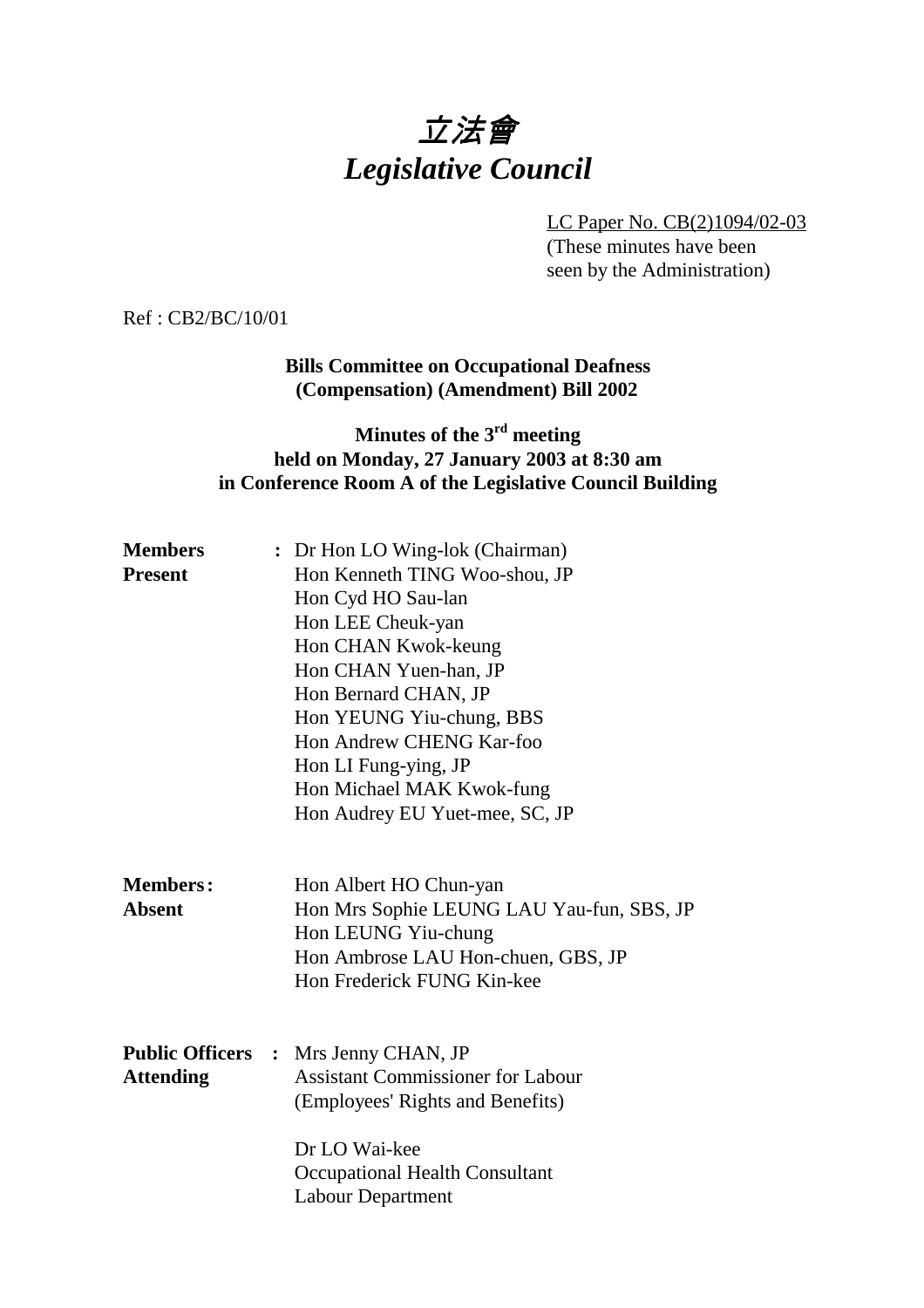|                                      | Mrs Bernadette LAI<br>Senior Labour Officer<br><b>Labour Department</b><br>Mr Sunny CHAN<br><b>Senior Government Counsel</b><br>Miss Amy CHAN<br><b>Government Counsel</b>                                                                                                                      |
|--------------------------------------|-------------------------------------------------------------------------------------------------------------------------------------------------------------------------------------------------------------------------------------------------------------------------------------------------|
| <b>Invitation</b>                    | <b>Deputations by :</b> Hong Kong Society of Audiology<br>Miss Anna KAM Chi-shan<br>Vice Chairman<br>Mr Ricky WONG Kin-wai<br><b>Executive Committee Member</b><br><b>Occupational Deafness Compensation Board</b><br>Dr AU Kin-kwok, Dennis<br>Member, Occupational Deafness Medical Committee |
| <b>Clerk</b> in<br><b>Attendance</b> | : Ms Doris CHAN<br>Chief Assistant Secretary (2) 4                                                                                                                                                                                                                                              |
| <b>Staff in</b><br><b>Attendance</b> | <b>Miss Kitty CHENG</b><br><b>Assistant Legal Adviser 5</b><br>Ms Dora WAI<br>Senior Assistant Secretary (2) 4                                                                                                                                                                                  |

#### **I. Meeting with deputations**

ı

(LC Paper Nos. CB(2)1021/02-03(01), (02) and CB(2)1053/02-03(01))

The Bills Committee received views from representatives of the Hong Kong Society of Audiology and the Occupational Deafness Compensation Board on hearing assistive devices. It also noted the submission from The Hong Kong Society for the Deaf.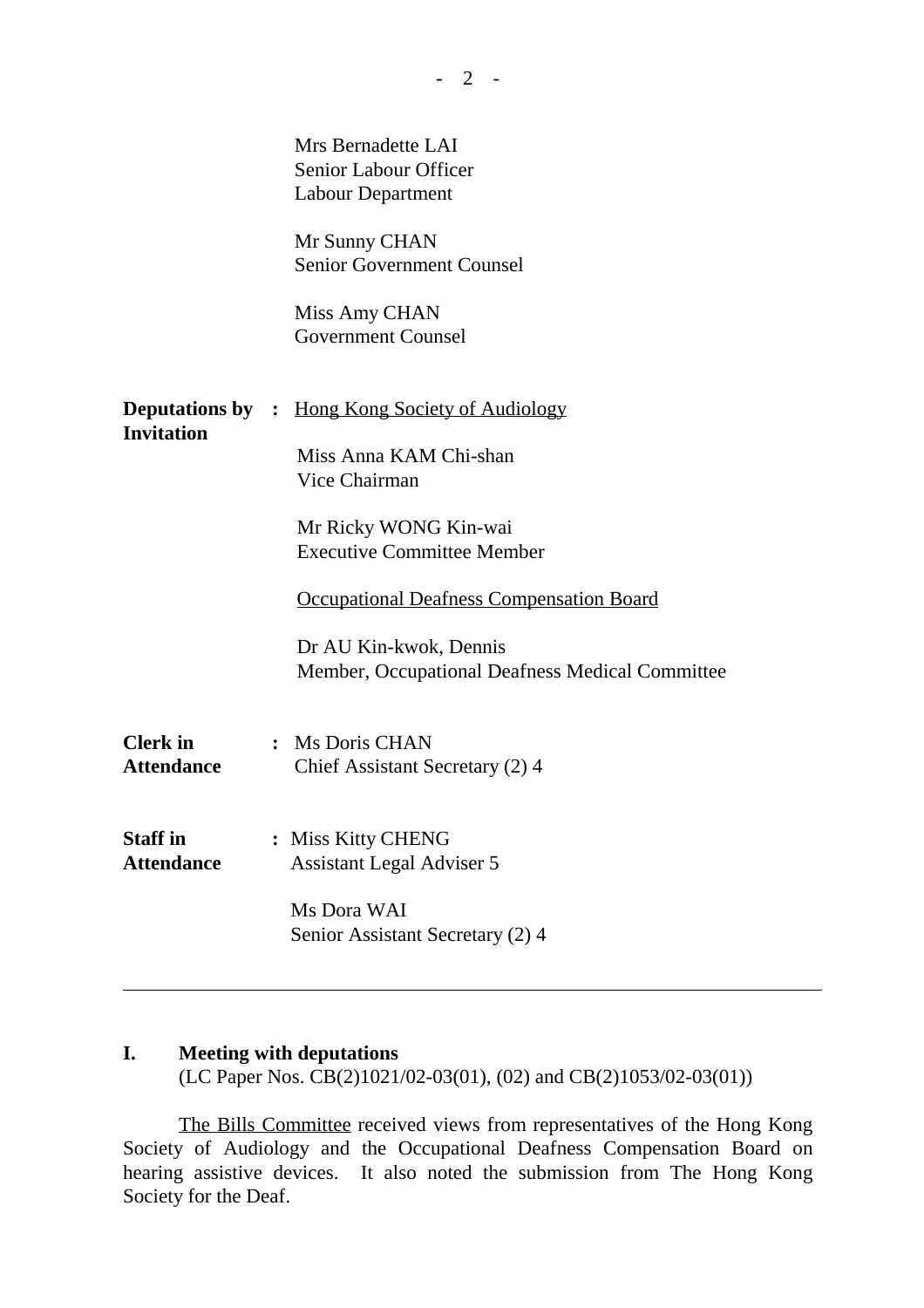# **II. Meeting with the Administration**

(LC Paper Nos. CB(2)1021/02-03(03) and (04))

2. The Bills Committee deliberated (Index of proceedings attached at **Annex**).

3. The Bills Committee suggested that since hearing aids had to be purchased on the recommendation of qualified professionals, the Administration should reconsider the need to impose a ceiling of reimbursement for hearing assistive devices.

4. The Administration undertook to provide the following to the Bills Committee -

- (a) additional risk of hearing impairment under different noise levels between 85dB(A) and 90dB(A) as determined by the International Standard Organisation; and
- (b) a written response to the letter dated 21 January 2003 from the Hong Kong Occupational Deafness Association (HKODA) so that a copy could be provided to the HKODA for its information.

### **III. Date of next meeting**

5. The Bills Committee agreed to hold the next two meetings on 24 February 2003 at 10:45 am and 3 March 2003 at 10:45 am.

(*Post-meeting note* : With the concurrence of the Chairman, the meeting on 24 February 2003 has been re-scheduled to 26 February 2003 at 8:30 am.)

6. There being no other business, the meeting ended at 10:45 am.

Council Business Division 2 Legislative Council Secretariat 7 February 2003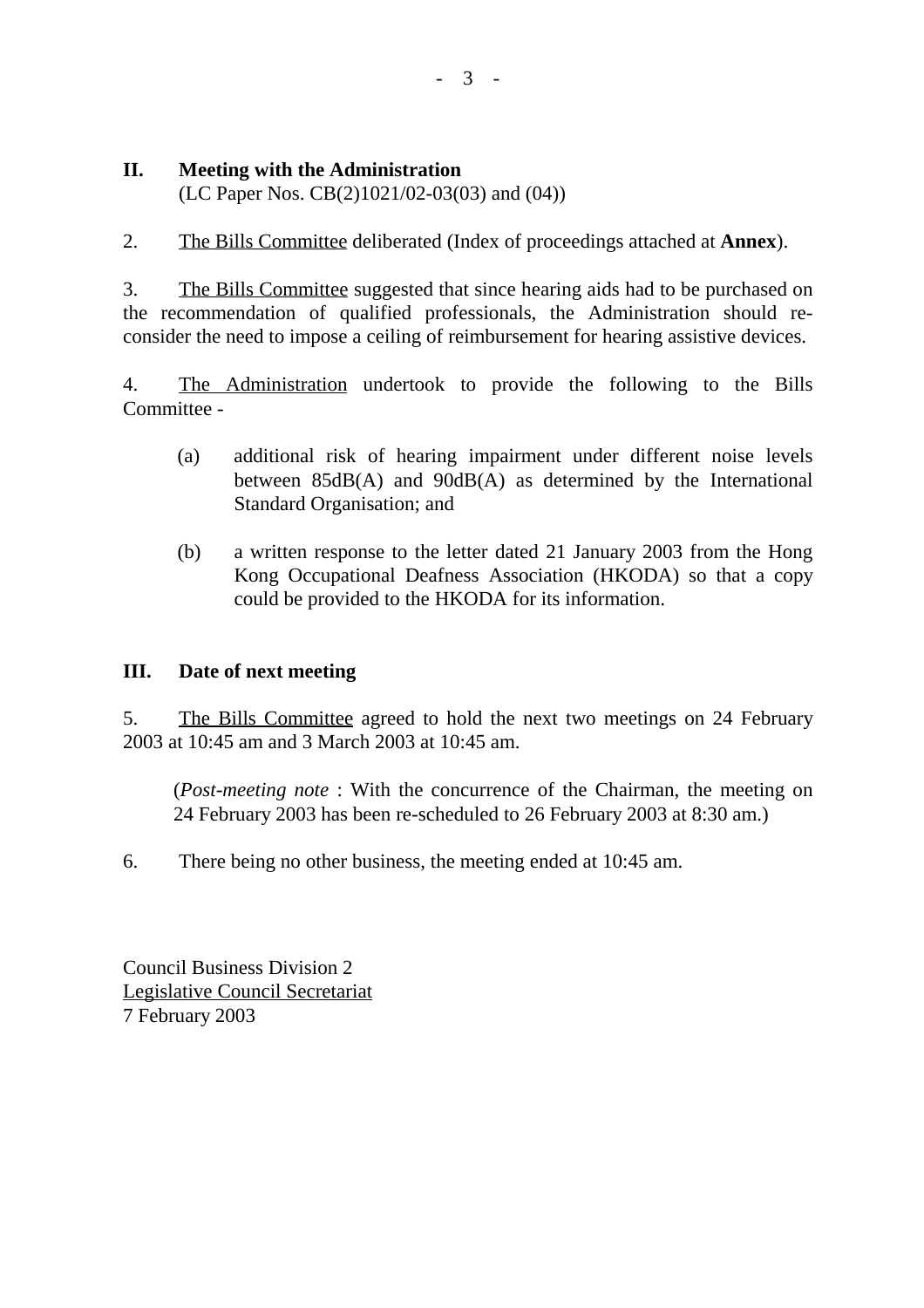#### **Annex**

# **Proceedings of the 3rd meeting of the Bills Committee on Occupational Deafness**

## **(Compensation) (Amendment) Bill 2002 on Monday, 27 January 2003 at 8:30 am in Conference Room A of the Legislative Council Building**

| <b>Time Marker</b> | <b>Speaker</b>                                                                  | Subject(s)                                                                                                                                              | <b>Action</b> |
|--------------------|---------------------------------------------------------------------------------|---------------------------------------------------------------------------------------------------------------------------------------------------------|---------------|
|                    |                                                                                 |                                                                                                                                                         | required      |
| $000000 - 000202$  | Chairman                                                                        | Introductory remarks                                                                                                                                    |               |
| $000203 - 000450$  | Hong Kong Society of<br>Audiology (HKSA)                                        | Views as set out in LC Paper No. CB(2)1021/02-<br>03(02)                                                                                                |               |
| 000451 - 001739    | Chairman<br>Administration                                                      | Administration's paper on prices of hearing<br>assistive devices (LC Paper No. CB(2)1021/02-<br>03(01)                                                  |               |
| 001740 - 001747    | Chairman<br><b>Occupational Deafness</b><br><b>Compensation Board</b><br>(ODCB) | Price levels and models of hearing assistive<br>devices                                                                                                 |               |
| 002623 - 004314    | Chairman<br>Ms Audrey EU<br>Administration                                      | Reimbursement of expenses in relation to hearing<br>assistive devices and the proposed ceiling of<br>reimbursement                                      |               |
| 004315 - 004713    | Mr Kenneth TING<br>Administration<br>Chairman                                   | (a) Scope of the review; and<br>(b) Consultation with employers and employees<br>of the four newly proposed specified noisy<br>occupations              |               |
| 004714 - 005102    | Mr CHAN Kwok-keung<br><b>ODCB</b><br>Chairman<br><b>HKSA</b>                    | (a) Proposed ceiling of reimbursement for hearing<br>assistive devices; and<br>(b) Performance of different types of hearing<br>assistive devices       |               |
| 005103 - 005635    | Mr LEE Cheuk-yan<br>Chairman<br>Administration<br><b>HKSA</b>                   | (a) Proposed ceiling of reimbursement for hearing<br>assistive devices; and<br>(b) Arrangements for replacing hearing assistive<br>devices              |               |
| 005636 - 005649    | Chairman                                                                        | Views on the proposed ceiling of reimbursement<br>for hearing assistive devices                                                                         |               |
| $005650 - 010030$  | Ms LI Fung-ying<br>Chairman                                                     | Proposed ceiling of reimbursement for hearing<br>assistive devices                                                                                      |               |
| $010031 - 010621$  | Chairman<br><b>HKSA</b>                                                         | Life of a hearing assistive device                                                                                                                      |               |
| 010622 - 010837    | Ms LI Fung-ying<br><b>ODCB</b>                                                  | Price levels of same models of hearing assistive<br>devices offered by the Hospital Authority and<br>outside suppliers                                  |               |
| 010838 - 011153    | Ms Audrey EU<br>Administration<br>Chairman                                      | Reimbursement of expenses in relation to hearing<br>assistive devices                                                                                   |               |
| 011154 - 011257    | Chairman<br>Mr Kenneth TING                                                     | Administration's response to members' views<br>expressed at last meeting and submissions from<br>nine deputations (LC Paper No. CB(2)1021/02-<br>03(03) |               |
| 011258 - 012329    | Miss CHAN Yuen-han<br>Administration<br>Chairman<br>ALA5                        | Requirement on employment under a continuous<br>contract within the 12 months before the date of<br>application under the existing Ordinance            |               |
| 012330 - 012807    | Mr LEE Cheuk-yan<br>Administration                                              | Requirement on the degree of deafness in both ears                                                                                                      |               |